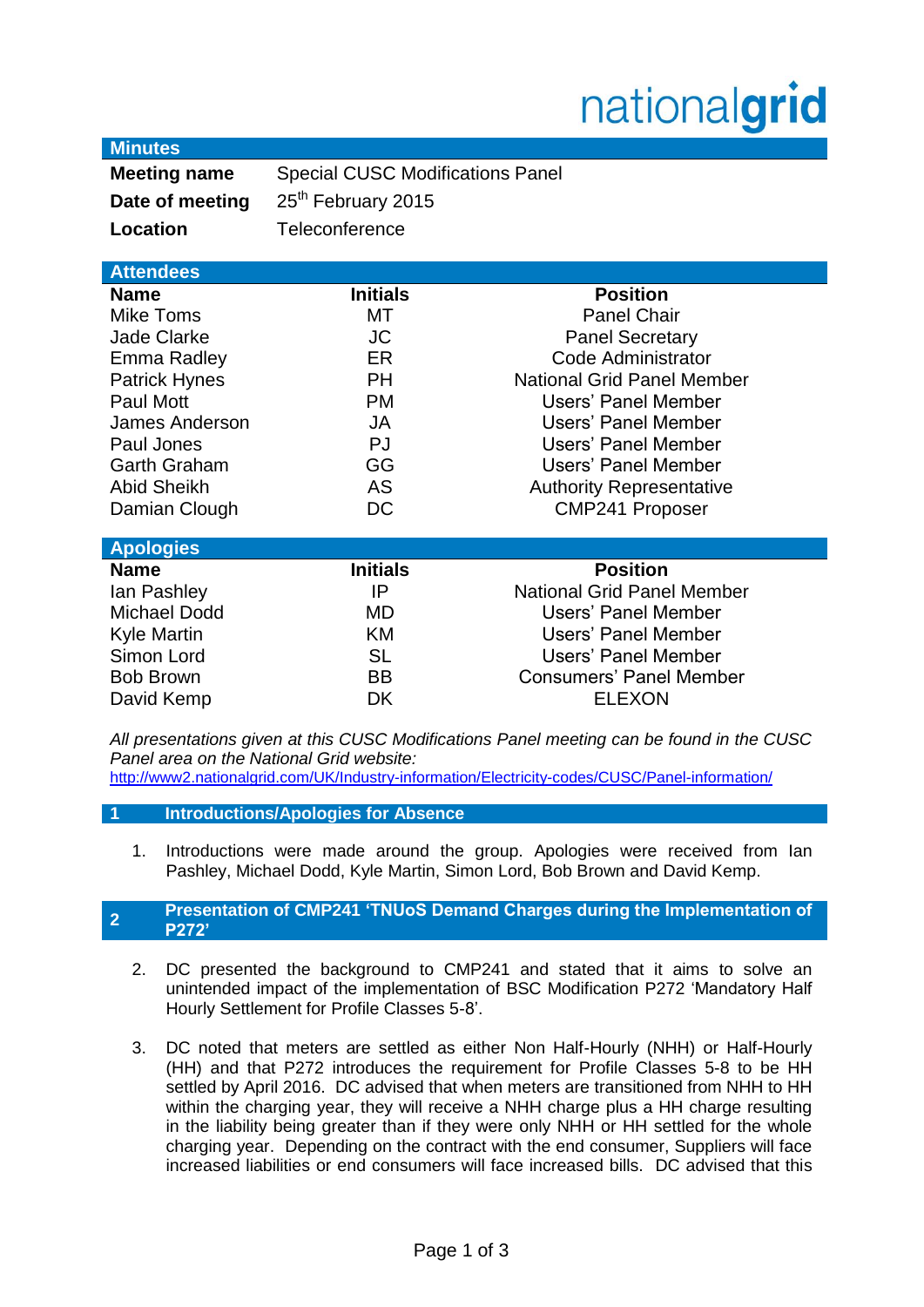will lead to an over recovery (payable by Suppliers), which will reduce future allowed revenues (payable by all transmission users).

- 4. CMP241 aims to ensure that all meters within Profile Classes 5-8 moving to Measurement classes E-G post  $1<sup>st</sup>$  April 2015 will be settled as NHH for the whole charging year up until the implementation of P272. DC noted that this will avoid meters being settled and charged as both NHH and HH within a charging year which would increase the demand liability.
- 5. DC advised that where there are consumers being settled as HH before 1<sup>st</sup> April 2015 (which was originally classed as Profile 5-8) their meters will be settled as HH if the Supplier provides National Grid with information before reconciliation in July 2016 and informs National Grid of its intentions before the start of the Triad season. DC noted that Elexon will send National Grid a data file showing demand data for all Profile Classes 5-8 which will be used at reconciliation as well as any Supplier data provided. DC confirmed that this data file would be on aggregate by demand zone. DC also noted that there would be a small proportion of the meters that have already switched to HH and therefore would be treated differently.
- 6. GG clarified that originally in P272 it was not proposed that there would be a transition from NHH to HH throughout charging year 2015/16 but rather that all would move over on implementation of P272 on 1<sup>st</sup> April 2016. However this was seen as impractical which is why this particular issue has risen quite late in the process.
- 7. JA asked whether there would be an option for customers to move across to HH metering to benefit from triad avoidance. DC stated that this would not be an option and noted that suppliers should have already done this if desired.
- 8. DC stated that CMP241 would reduce uncertainty and end user premiums by providing predictable charges which therefore better facilitate CUSC Objective (a); it would also avoid changing part charging year from NHH to HH so is more cost reflective and better facilitates CUSC charging Objective (b). DC also noted that the Proposal better facilitates the smooth introduction of a BSC proposal (P272) by minimising the transitional impact on Suppliers which better facilitates CUSC Objectives (a) and (c) and it also seeks to avoid over recovery by NGET and so therefore better facilitates CUSC Objective (c).
- 9. DC explained why urgency for CMP241 is sought stating that Suppliers are required to submit forecasts of annual demand for both HH and NHH (per demand zone) creating a monthly liability and if implementation of CMP241 is after  $1<sup>st</sup>$  April 2015 there will be a commercial impact as Suppliers as a whole will be paying around £8m per month initially in overlapping charges.

### **3 Panel's view on CMP241**

- 10. The Panel noted the Ofgem urgency guidance and agreed by majority that CMP241 should be considered as urgent as it is linked to an imminent issue and if not addressed it would have a significant commercial impact on Suppliers and end consumers. The Panel also agreed that it should be progressed through the urgent timetable as proposed with a slight amendment to allow for a longer consultation period if possible.
- 11. The Panel agreed that CMP241 will require a Workgroup and that this should be included within the proposed timetable submitted to the Authority. It was also noted that if an Ofgem view on urgency could be provided sooner than proposed and the first Workgroup meeting could be held a day early, the Workgroup Consultation could